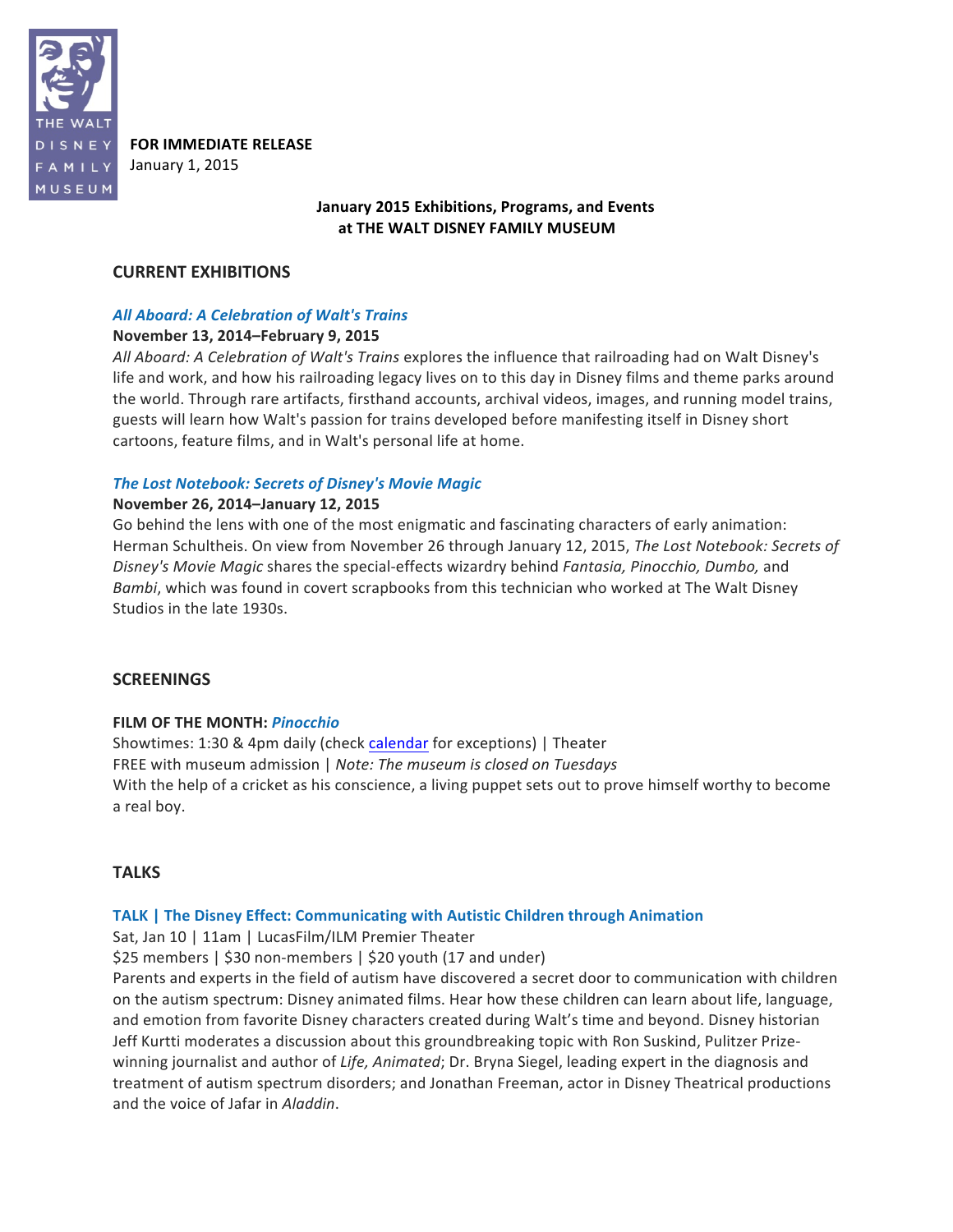## **TALK | Glen Keane: From Disney to "Duet"**

Sat, Jan 17 | 11am & 3pm | Theater

\$18 members | \$20 non-members | \$12 student/youth

Join us and the San Francisco Film Society as animation master Glen Keane shares his journey of merging art and technology throughout his career. From his early days of being mentored by several of Disney's "Nine Old Men" to his amazing work at the studio during the animation renaissance of the late 1980s and 90s, Keane has created some of the most indelible animated characters of modern times. Innovation and experimentation have always played a role in his work which he will discuss as he closes his presentation with a look at his first post-Disney project, "Duet." This program is presented in collaboration with the San Francisco Film Society. Families are encouraged to attend the all-ages-friendly 11am program.

## **TALK** | I've Been Working on the Railroad: Building and Running Walt's Trains

Sat, Jan 24  $\mid$  11am & 3pm  $\mid$  Theater

\$18 members | \$20 non-members | \$15 youth (17 and under)

Running a railroad requires a lot of care and craft, especially when that railroad belonged to Walt Disney! Hear from three people who know what it takes to maintain and operate Walt's trains.

## **SPECIAL PROGRAMS**

## **SPECIAL PROGRAM | Animation Access! Pinocchio (Ages +14)**

Fri, Jan 9 | 3pm | Theater & Learning Center

**Tickets:** Free but registration required.

Animation Access is a series of programs designed to introduce children and young adults affected by autism to The Walt Disney Family Museum. Come enjoy animation, art, and innovation in a welcoming environment.

#### **SPECIAL PROGRAM | Animation Access! Pinocchio (Ages 13 & under)**

Sun, Jan 11 | 10am | Theater & Learning Center

**Tickets:** Free but registration required.

Animation Access is a series of programs designed to introduce children and young adults affected by autism to The Walt Disney Family Museum. Come enjoy animation, art, and innovation in a welcoming environment.

#### **SPECIAL PROGRAM | Bobby Burgess, author of Ears & Bubbles**

Sat, Jan 31 | 2:30-5:30pm | Theater & Learning Center

FREE for members or with paid admission

Join Bobby Burgess for a book signing in our Lower Lobby. Bobby is known to generations of fans as a Mouseketeer on the original *Mickey Mouse Club* and then as a dancing star for over two decades on *The* Lawrence Welk Show. Now, for the first time, Bobby shares his many behind-the-scenes showbiz stories along with humorous, heartwarming tales of his family life, world travels, and business ventures, including his famous Burgess Cotillion.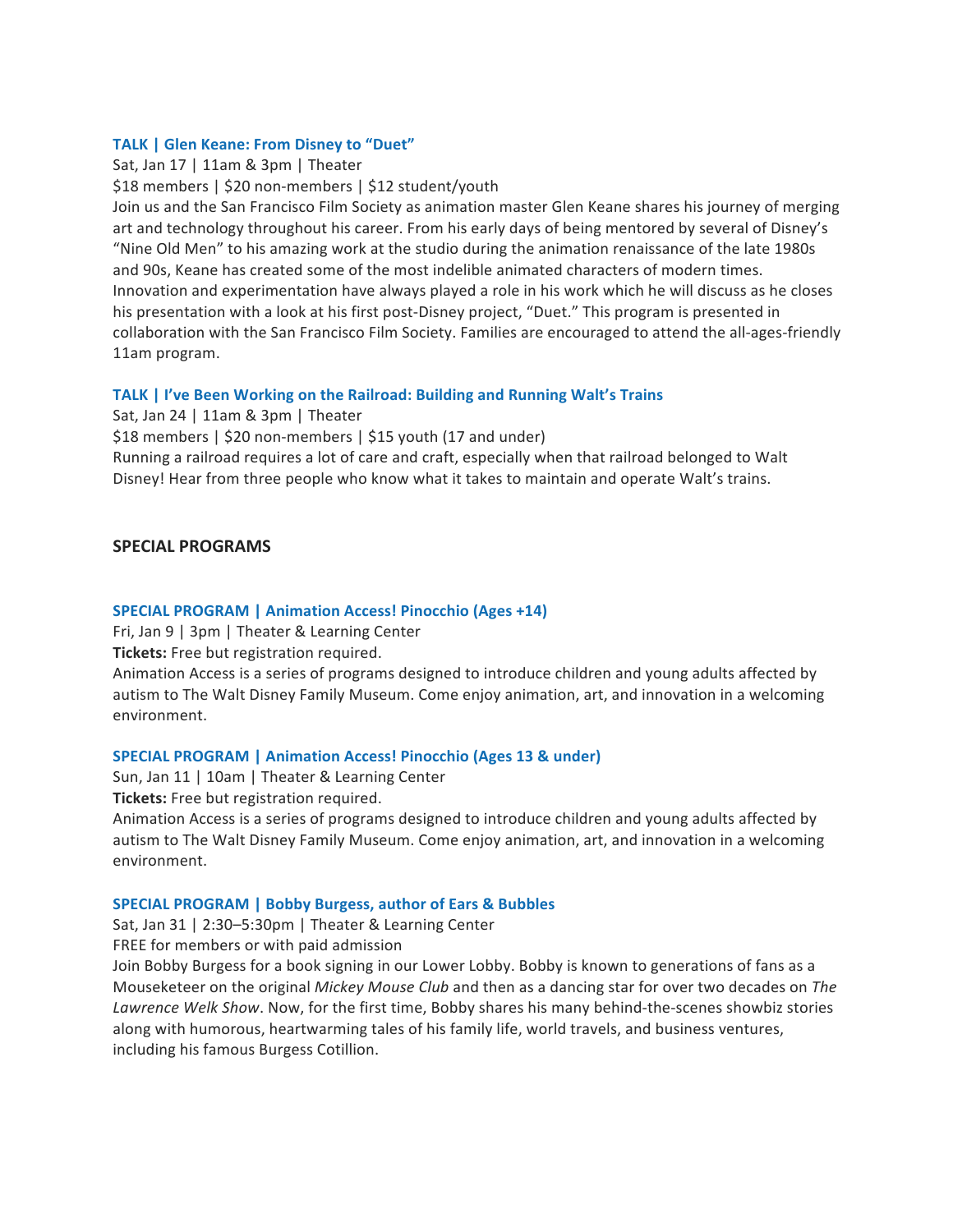#### **LITTLE OPEN STUDIO | Trains!**

Every Sat and Mon in Jan | 10am-noon | Learning Center | FREE with museum admission All Aboard! Walt always had a fascination with trains as they represented the promise of seeing new places and embarking on new adventures. This month in Little Open Studio, we'll create our very own trains using a variety of materials. Who knows where our imagination can take us?

#### **LITTLE OPEN STUDIO | Miniature Diorama Train: Ride into the New Year**

Every Sat & Sun in Jan  $\vert$  1–4pm  $\vert$  Learning Center  $\vert$  FREE with museum admission Inspired by Walt's fascination with trains and miniatures—and in the wake of the new year—create a small diorama display of what you declare to do or change in 2015. Connect your unique creation to others' to form a miniature diorama train that will tour through our Learning Center!

#### **After School Animation Workshop: Session 1 begins**

Every Wed, Jan 7–Feb 25 | 4–6pm

Tickets: \$425 members | \$500 general | Limited to 10 students per class

Take an eight-week journey into the world of animation with our new After School Animation Workshops. Each week, students will focus on a new skill or concept that will help them better under what it takes to be an animator. Over the eight weeks, students will get a chance to play with different animation techniques and see their creations come to life.

#### **# # #**

#### **ABOUT THE MUSEUM**

The Walt Disney Family Museum presents the fascinating story and achievements of Walt Disney, the man who raised animation to an art, transformed the film industry, tirelessly pursued innovation, and created a global and distinctively American legacy. Opened in October 2009, the 40,000 square foot facility features historic materials and artifacts presented with cutting-edge technology to bring Disney's achievements to life, and includes interactive galleries with early drawings and animation, movies, music, listening stations, a spectacular model of Disneyland, and much more.

Hours: 10am to 6pm, Wednesdays through Monday; closed on Tuesdays and the following public holidays: New Year's Day, Thanksgiving, and Christmas Day. **Where:** The Presidio of San Francisco, 104 Montgomery Street, San Francisco, CA 94129 **Contact:** 415-345-6800 | waltdisney.org

facebook.com/wdfmuseum | twitter & instagram: @wdfmuseum

**Media Contacts:** Andi Wang

Communications Manager p: 415-345-6816 c: 650-714-5699 awang@wdfmuseum.org